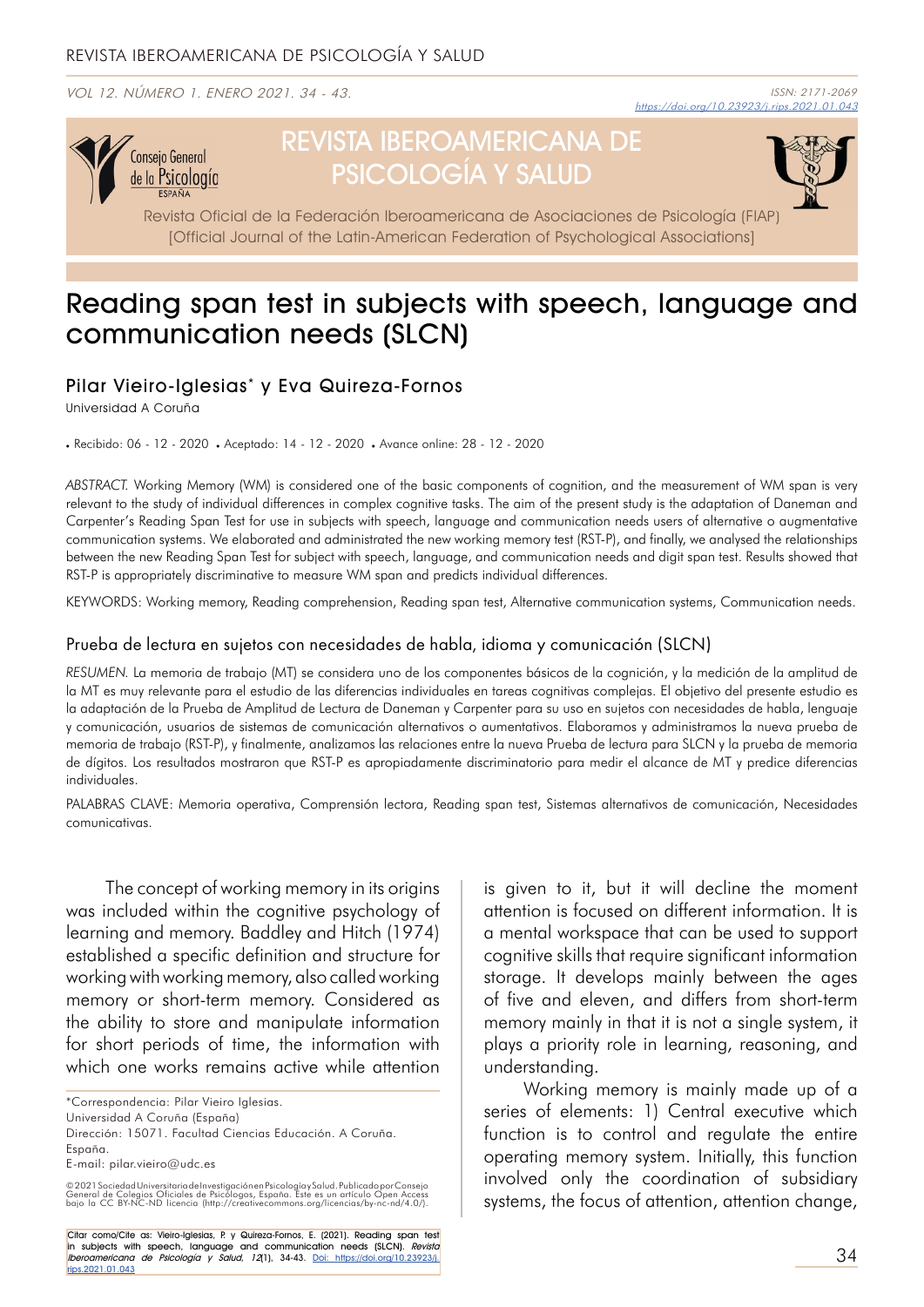and the activation of representations in longterm memory (Baddeley and Hitch, 1974). Subsequently, functions such as active inhibition or suppression of arrogant responses or irrelevant information, control and updating of the content of working memory were added to it (Baddeley, 2003; Gathercole & Baddeley, 2014; Logie, 2016; Morrison & Chein, 2011); 2) Phonological loop which function is the active maintenance of verbal information through review mechanisms. It is made up of two subcomponents: a passive phonological store whose function is to represent information in a phonological propositional format with a limited duration and capacity, and an active phonological review subsystem whose function is to refresh the representations of the phonological store so that they do not decay with the time (Baddeley & Hitch, 2019; Gathercole & Baddeley, 2014; Paulesu et al., 2017); 3)

Visuo-spatial scratchpad, like the previous one, its function is the active maintenance of information, but in this case with a visual-spatial image format. It would also be made up of two subcomponents: a passive visual warehouse with the function of retaining visual information that has not yet been encoded, and an active visual processing subsystem whose function is to encode visual information, transforming and integrating it (Logie & Morris, 2014; Nadler & Archibald, 2014; Vugs, Cuperus, Hendriks, & Verhoeven, 2013); and 4) Episodic buffer of working memory is a limited capacity storage system responsible for integrating information from several sources to create a unified memory, sometimes referred to as a single 'episode'. The episodic buffer does this by "binding" information from the various systems of working memory (e.g. phonological loop, visuospatial sketch pad) and relevant activated long-term semantic and linguistic knowledge, into a coherent whole. The information stored in it would be related to long-term memory and semantic meanings (Baddeley, 2000, 2017).

Working memory is widely acknowledged as having limited capacity. The capacity limit associated with short-term memory was the "magical number seven" suggested by Miller in 1956. He claimed that the informationprocessing capacity of young adults is around seven elements, which he called "chunks".

Working memory capacity can be tested by a variety of tasks. A commonly used measure is a dual-task paradigm, combining a memory span measure with a concurrent processing task, sometimes referred to as "complex span" (Melby-Lervåg & Hulme, 2013; Farmer, Fine, Misyak & Christiansen, 2017; Riascos, Brugger, da Luz Fontes & Barone, 2019). Daneman and Carpenter invented the first version of this kind of task, the "reading span", in 1980. The test process consists of presenting the subject with a series of unrelated sentences from which the last word of each one must be memorized. You will start with the reading aloud and at the necessary pace of all the phrases that make up the task and then, respecting the order of appearance, you must repeat the memorized words orally. The test is made up of several phases that will progressively increase its difficulty, increasing the number of sentences that compose them as well as the difficulty in semantic structures. The sentences will be presented alone on the paper and exclusively during the reading to avoid facilitating the memorization of the words.

The structure of the test consists of five phases consisting of two, three, four, five and six sentences respectively and three series per level, that is, a total of sixty sentences in total. The subject advances in phase at the moment in which he is able to complete at least two of the three series correctly.

In this context, several studies showed that subjects with current language impairment showed impairment in all verbal memory measures compared with subjects who had never had language impairment. The severity of verbal memory impairment correlated with the degree of language impairment, so in language impairment there is domain specificity of memory impairment affecting verbal processing (Archibald & Harder-Griebeling, 2016; Baird, Dworzynski, Slonims, & Simonoff, 2010; Chonan & Sawa, 2017). Over the past decade, evidence for the linkage between the language and memory problems of children with SLI has grown. Children with specific language impairment (SLI) show memory deficits in both phonological short-term memory (Archibald & Gathercole, 2006; Hill, van Santen, Gorman, Langhorst, & Fombonne, 2015) and working memory (Archibald, 2013; K lem et al., 2015).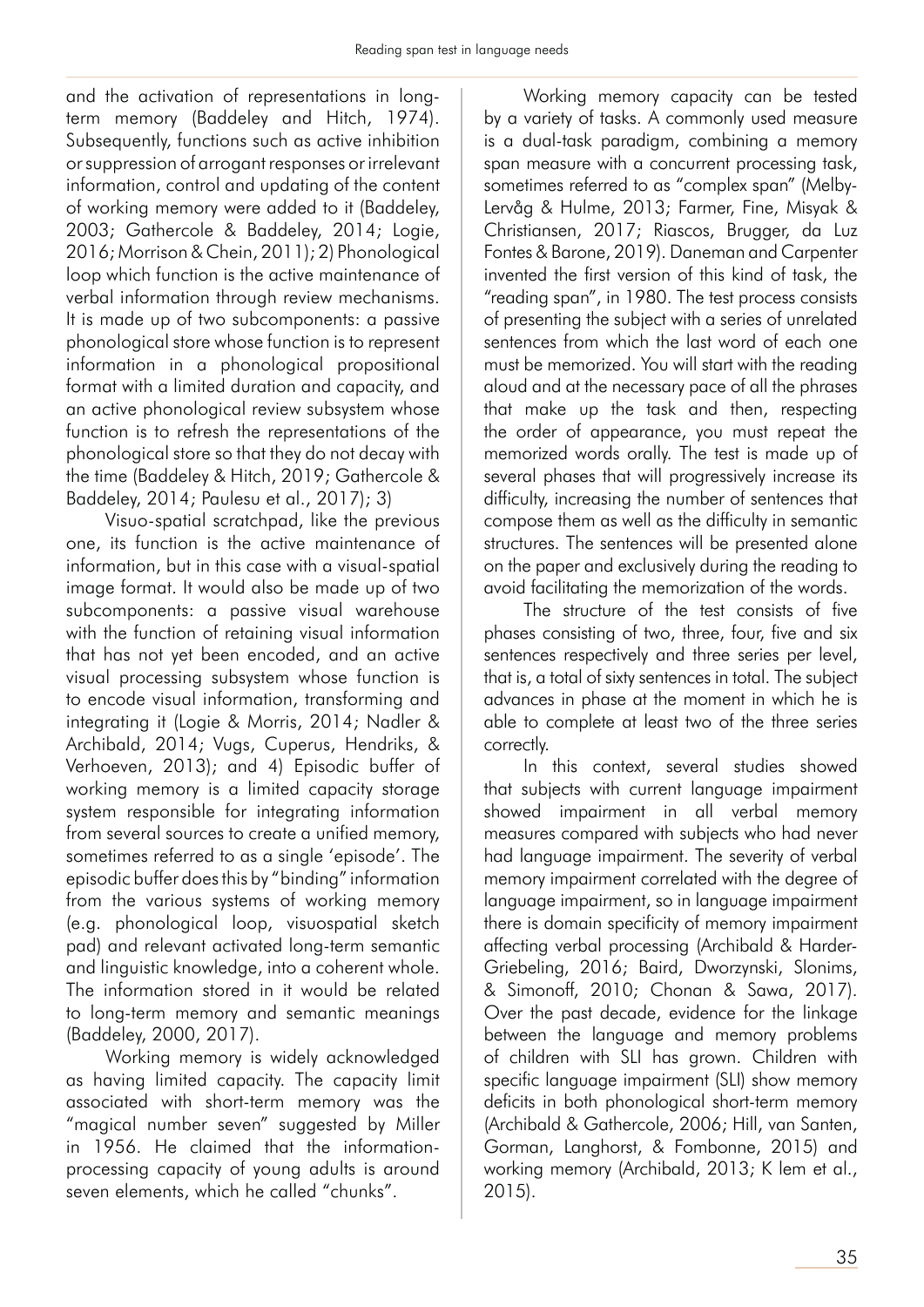Verbal WM research on children with SLI has primarily been carried out with respect to two dominant models: that of Baddeley and Hitch (Baddeley, 2003; Baddeley & Hitch, 1974) and that of Daneman and Carpenter (1980). The current study is based on the Baddeley and Hitch mode Verbal WM research on children with SLI has primarily been carried out with respect to two dominant models: that of Baddeley and Hitch (Baddeley, 2003; Baddeley & Hitch, 1974) and that of Daneman and Carpenter (1980). The current study is based on the last model. In the original RST (Daneman & Carpenter, 1980), participants were instructed to read series of sentences aloud, while remembering the final word of each sentence in a particular series. The sentences were presented on cards, one sentence on each card, and at the end of a series a blank card appeared, which was the participant's cue for recall. It was the participant's task to recall all sentence-final words in the right order. The number of sentences in a series was gradually increased. The reading span was the maxi-mum number of final words that were correctly recalled. The RST is a so-called "complex" verbal working-memory test since it taps both the storage and processing elements of working memory, whereas "simple" verbal working-memory tests only tap the storage element. In addition, Daneman and Carpenter (1980) developed a listening version of the RST. The listening span also requires the retention of sentence-final words, but the participant listened to, rather than read, lists of sentences. In the last decades, several variants of the RST have been developed based on the original test.

For it, we design a test which allows evaluate the amplitude of verbal working memory in this type of subjects and that these are different from the classic tests directed at the normative population as can be "Wide Range Assessment of Memory and Learning" or "Digit span test". We show an adaptation of the Reading Span Tets with pictograms destined to specific language impairment subjects.

In this context, we pretend to offer a test that t allows a n appropriate estimation n o f the opera tio na l me mory invo lved in read ing co mp re he nsio n in spec ific la ngua ge imp a irment subjec ts.

## **METHOD**

#### •PARTICIPANTS

Six subjects with speech, language, and communication needs participated in our study using simple random sampling. All were augmentative and alternative communication users. They were readers and did not present comprehension problems in simple sentences.

#### •SUBJECT 1

It is a case of hearing impairment associated with an intellectual disability. Forty years old user. He communicates through sign language. The main difficulty was presented when explaining the methodology of the test, however, it was one of the best scores obtained in the whole test.

#### •SUBJECT 2

Man of fifty- two years. Case of Down syndrome associated with an intellectual disability. In this case, the scant attention paid to the test, made it difficult to obtain concrete results, however, as the test progressed and the methodology was automated, the work improved considerably.

## •SUBJECT 3

Woman of fifty years, with hearing and intellectual disability. She communicates through sign language, uses the pictograms as an augmentative system of communication. He began the task actively, but he lost motivation as the test progressed, as well as loss of interest in noticing that the test presented difficulties that he could not overcome.

#### •SUBJECT 4

Male user of sixteen years of age. He suffers from polymalformative syndrome and maturational delay. His level of oral communication is limited, so his main means is communication through pictograms. He presents a constant attention in the activity, except for moments in which he became distracted at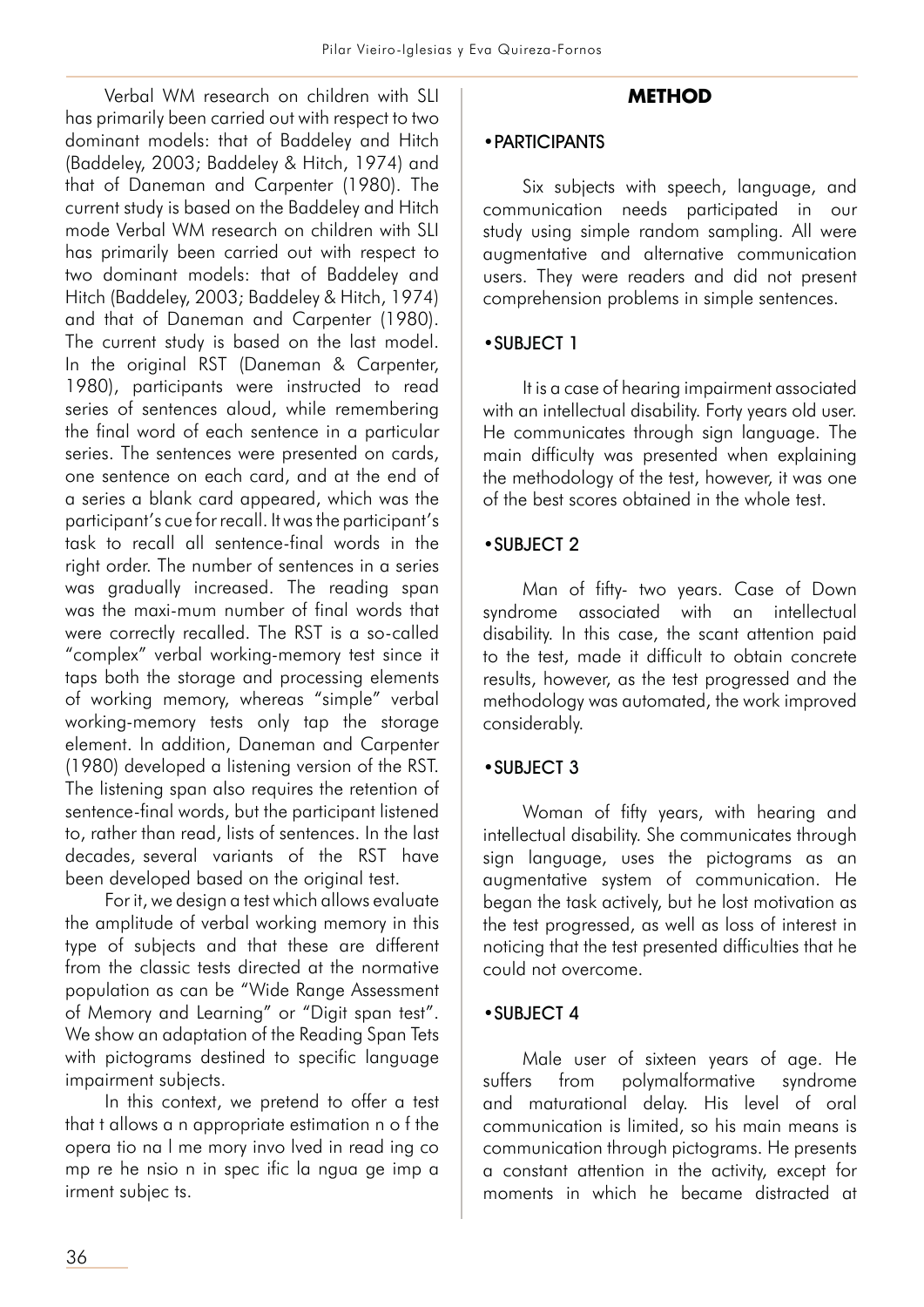the moment in which pictograms of his liking appeared. The results obtained in this case were clear and precise.

#### •SUBJECT 5

Male teenager of fifteen years of age. User with Static lesion in the Central Nervous System of pre- or postnatal etiology and associated with an intellectual disability. He has an average oral communication, but sometimes understanding is difficult, so he uses the pictograms as the main way to communicate with others. During the test a lively and hard-working attitude was shown at all times.

## •SUBJECT 6

User suffering from partial trisomy 10q Terminal and intellectual disability. Male subject of 16 years of age. His capacity for oral communication is almost non-existent, so the pictograms are the basis of this user's communication with others. During the test, he was nervous and reluctant to perform the exercise, so it was necessary to collaborate on behalf of the center's speech therapist.

#### •MATERIALS

The approach of this research is designed to be carried out on users of Alternative Communication Systems, specifically using pictograms as the main means. In the center in which the research was carried out, a communication methodology based on pictograms, called the PECS methodology, is applied. There are cases in which this methodology is used as an exclusive method of communication, while in other cases, it is combined with the use of sign language or oral communication whenever possible, all associated with a diverse intellectual disability.

At the time of making the selection of the sample, and taking into account the personal information of each user provided by the speech therapist of the center, those users who do not have oral communication capacity or through sign language have been discarded. In this way the realization of the test will be carried out in a more fluid way and without the need of resorting to additional aid.

The test was created based on a series of phrases elaborated beforehand, and represented by SPC-type pictograms.

The first step of the investigation was to check the level of transparency of the pictograms that will be used to pass the test correctly, facilitating the work of both users and professionals who will participate in it, and allowing results to be obtained. more possible objectives.

This task was carried out directly with the users. Individually, he was presented with a series of printed images. Then, they were named such nouns, waiting for the subsequent identification and signaling by the user. A follow- up sheet was kept in which the results of each evaluation were recorded, writing those pictograms that were not identified, so that they were replaced by others.

In each of the cases, there was at least one pictogram that was not recognized by the user, but there is one in particular that is common to all users, the one that represents the verb "SEE", in the pictogram presented, the image does not it was clear, since it was an image in which a subject performed the action through a characteristic gesture, while the one used finally represented a pair of eyes, which for users represents a greater amount of information and form more concise.

To solve the problem, the speech therapist who usually works with them, provided the pictogram that she uses in her daily work despite belonging to another category (ARASAAC\_ Aragonese Center of Augmentative and Alternative Communication), and that represented the image of a pair of eyes, which provided the complete meaning clearly and concisely.

Once purchased that all the symbols used are transparent for the subjects to whom the test was applied, the work was dedicated to the sentences that make up the test itself. The nontransparent pictogram was replaced by the one provided by the speech therapist at the center. Afterwards, the content of each of the sentences was analyzed, studying the coherence of the information that it contributes and valuing the ease of understanding that each of them would suppose at the moment of applying them. The unnecessary pictograms were eliminated and replaced by different ones to avoid introducing non-transparent terms.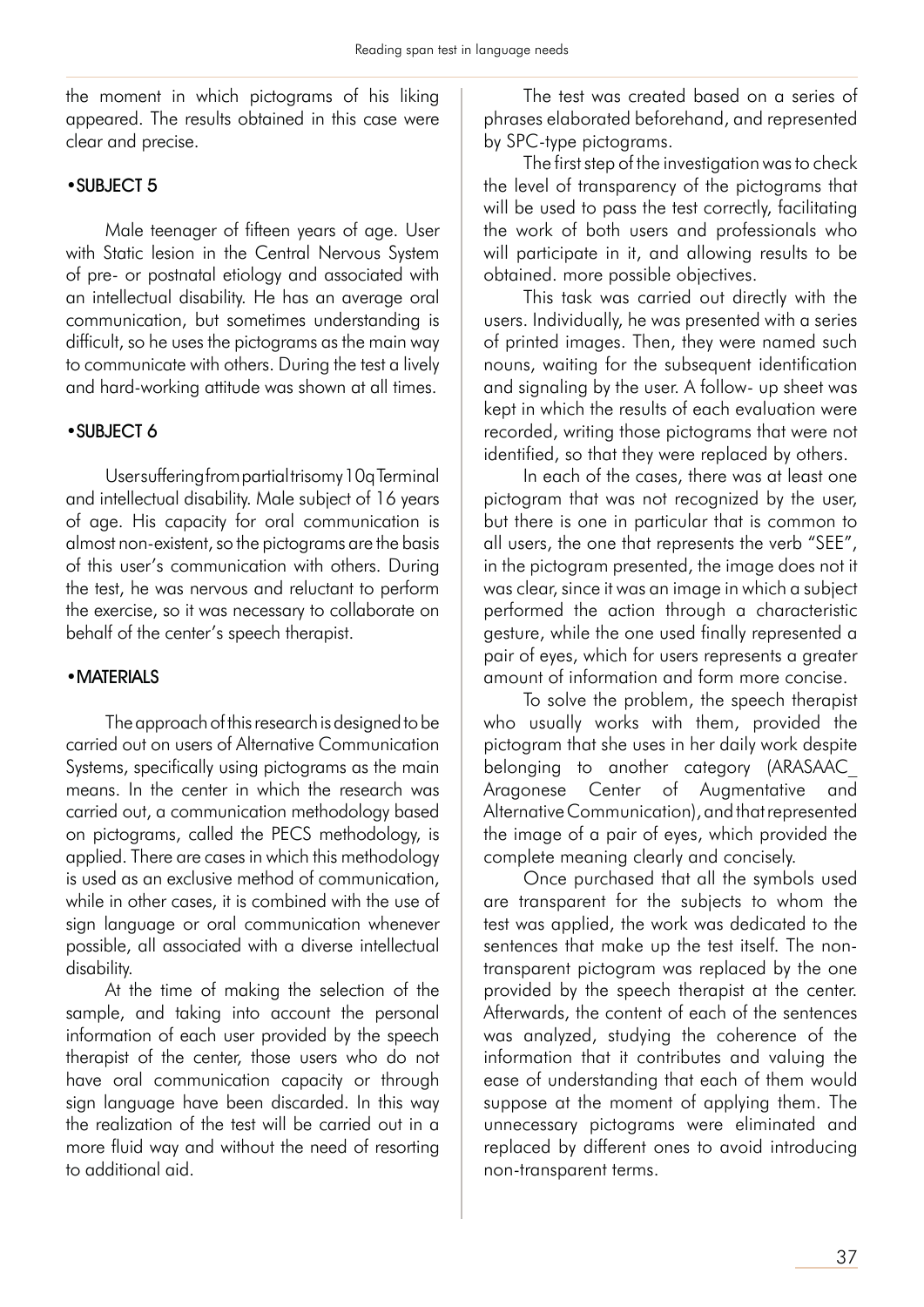From here and all the transparent pictograms for the users were selected and, therefore, once the sentences with a joint and logical meaning for them were made, they were printed for their later application.

Once purchased that all the symbols used are transparent for the subjects to whom the test was applied, the work was dedicated to the sentences that make up the test itself. The nontransparent pictogram was replaced by the one provided by the speech therapist at the center. Afterwards, the content of each of the sentences was analyzed, studying the coherence of the information that it contributes and valuing the ease of understanding that each of them would suppose at the moment of applying them. The unnecessary pictograms were eliminated and replaced by different ones to avoid introducing non-transparent terms.

To evaluate the transparency of the symbols participated speech therapists from the school attended. Cohen's kappa was used to measure agreement in the evaluations of the two evaluators. The reason for using Cohen's kappa was that the raters were specifically selected and fixed. Two trials per rater were used. And the kappa value was of .80.

From here and all the transparent pictograms for the users were selected and, therefore, once the sentences with a joint and logical meaning for them were made, they were printed for their later application.

The different sentences were formed by content words and function words. The content words were represented by pictograms (these were nouns and verbs), the words function (fundamentally articles and article-preposition contractions were represented by an empty space of content and whose objective was simply to facilitate the reading of the phrase). Regarding the length of the sentences, these were simple sentences that did not exceed three words content. All of them had the same structure:  $subject + verb + direct object$ 

The length of the last word of the sentence was also controlled, all of them were bisyllables. As shown by previous studies in reading with the population under study (Dahlgren-Sandberg, Smith, & Larsson, 2010; Smith & Connolly, 2008) these mostly use the route phonological so the length of the word could be a strange variable that interferes with the results of the study.

Once the material used for the test has been drawn up, and the number of users with whom it will be worked has been established, we proceeded individually and with the collaboration of the speech therapist present at all times, to the execution of the final test.

In this adaptation, both the length and the structure of the sentence are respected, except that the semantic content would be adapted so that the sentences had a simpler sense of understanding for the subjects who would carry it out.

Among the adaptations that were carried out, are:

- The change of support used: The cards are set aside to use the computer screen. Once a sentence is read, it will be moved to the next page. At the moment in which the subject must repeat the words, a question mark will appear that the subject will interpret so that the exercise will begin.

- Elimination of one of the conditions of the test, which consisted in reproducing the memorized words in the same order in which they were read.

- An additional bonus is added associated with the resolution of a phase with a result better than the average established to surpass this phase with a better result than the average established to overcome this phase.

If both original and adapted scoring criteria are analyzed, after several studies, it has been concluded that those originally presented, evaluate too strictly while those resulting from adaptation are too compromising. The decision was made to elaborate a third evaluation criterion combining the two previous ones so that a balanced and objective evaluation is achieved.

To begin with, the sample file was presented, explaining clearly the procedure to be followed. The next step was to apply the phase formed by three elements in each series. In the event that the phase is overcome (remembering at least all the elements of two of the three series), the next phase will be applied, which in turn will be the last one to be executed. In order to overcome this phase,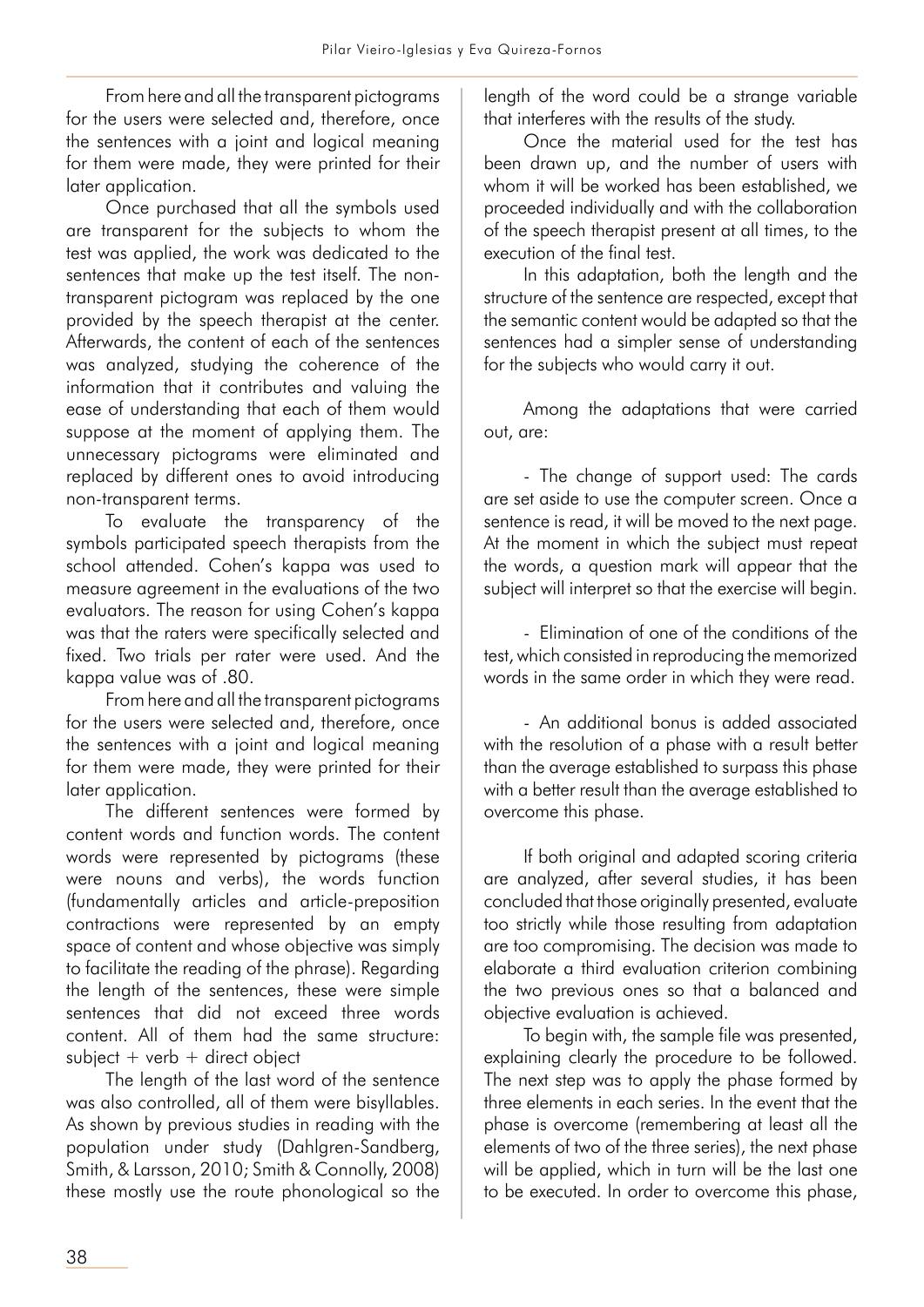the same evaluation criteria will be applied as in the previous phase.

Say that before the application of the same was given to each of the subjects as following:

Next we are going to present you a series of images of successive way that form a phrase, later you will have to remember the last word of each phrase.

We presented three attempts as a test and, afterwards and once we made sure that each subject had understood the dynamics of the test, we proceeded to the final application of it.



 *"This girl eats a pizza"*



 *"The man cleans the plane"*

*? (recall phase)*

*"The witch looks at the monkey"*



*"Mom kisses the baby"*

*? (recall phase)*



*"The girl eats a lemon"*



*"The boy bites his finger"*

*? (recall phase)*

And so consecutively, we are expanding the number of sentences (three of three, four of three, etc.).

The procedure used during the application of the test was as follows:

1. Reading the sentences several times. The first of them, read with the help of the professional, and the following ones in a joint way with the users, until they are able to read it autonomously and with the minimum possible help.

2. The final pictograms of the three sentences presented on each page will be covered.

3. The user will read the sentence autonomously and must remember the missing pictogram and reproduce it orally, or through the sign in the case of users with hearing impairment.

## •SCORE

A series of scoring criteria have been applied to all users and in each of the phases:

- Two will be awarded for each series that is performed correctly, that is, to remember all the elements in the correct order.

- It will score with one point if all the elements are remembered even if the order is not correct.

- Results obtained with the above criteria will be multiplied by the level corresponding to said series.

- A bonus of 0.5 points will be granted in the case that all the series of the corresponding phase are completed.

## **RESULTS**

Results obtained vary according to each case, since a series of adaptations were necessary at the moment of the execution of the test, since each of the subjects presents specific needs and supports in order to understand and analyze their results in a objective There are cases in which only phase three was exceeded, while in others stage four was also exceeded.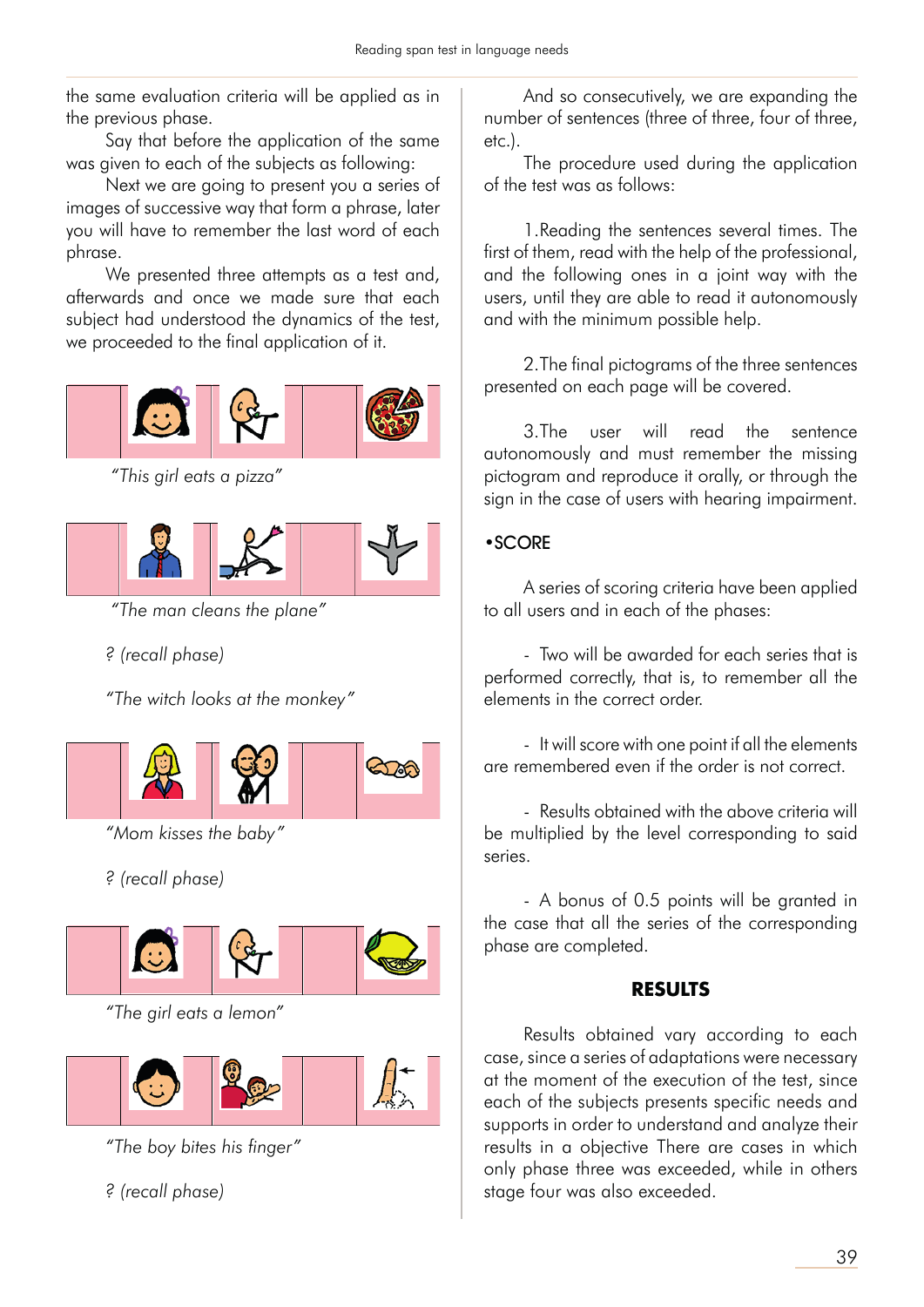|                |                                         |                        | iyulu i<br>Results in Reading Span Test adaptation. |                            |                     |
|----------------|-----------------------------------------|------------------------|-----------------------------------------------------|----------------------------|---------------------|
| <b>SUBJECT</b> | <b>HIGHEST PHASE</b><br><b>REA CHED</b> | <b>RESULTS PHASE 2</b> | <b>RESULTS PHASE 3</b>                              | <b>RESULTS PHAASE</b><br>4 | <b>TOTA L SCORE</b> |
|                | 4                                       | 12,5                   | 18,5                                                | 12                         | 43                  |
| $\overline{2}$ | 3                                       | 12,5                   | 12                                                  | ---                        | 24,5                |
| $\mathsf 3$    | 3                                       | 12,5                   | 18,5                                                | ---                        | 31                  |
| 4              | 4                                       | 12,5                   | 18,5                                                | 16                         | 47                  |
| $\overline{5}$ | 4                                       | 12,5                   | 18,5                                                | 16                         | 47                  |
| 6              | 3                                       | 12,5                   | 12                                                  | ---                        | 24,5                |

*Tabla 1*

Table 1 presents the results individually in Reading Span Test adaptation: the last phase exceeded by each one, as well as the data corresponding to each of the phases that have been surpassed by the users and the total of the sum of them.

Results show that all subjects pass phase 3 and three of them reach stage 4, this means that three of them are able to keep three active elements active when they must be remembered in context, the other three are capable of keep assets up to 4 items.

With analyzing the results of phase 3, in which the differences between the subjects begin to appear, a preliminary idea of the results that would be obtained later can be obtained; those who obtain higher scores in that phase, would be those who passed the next phase without complications.

If the individual results are compared with the overall average obtained, it is observed that half of the evaluated ones (3) surpasses the average values, while the other half does not reach that value. The comparison between the individual results with respect to the mean, reveals an important difference between the average and the rest of the scores, whether they are scores above or below the average. The difference between them is considerable both above and below.

The evaluation of the visual working memory, through the Visual Span Test, reveals a span or average memory amplitude of 4 points, both in the direct mode (see Table 2) and in reverse (see Table 3). These scores correspond to a 50th percentile in both cases.

| Tabla 2<br>Sequences and results of the direct modal visual span test. |                     |              |                         |     |  |  |
|------------------------------------------------------------------------|---------------------|--------------|-------------------------|-----|--|--|
| Levels                                                                 | Test 1              | R/I          | Test 2                  | R/I |  |  |
|                                                                        | $3 - 10$            | R            | $7 - 4$                 | R   |  |  |
| $\overline{2}$                                                         | $1 - 9 - 3$         | $\mathsf{R}$ | $8 - 2 - 7$             | R   |  |  |
| 3                                                                      | $4 - 9 - 1 - 6$     | R            | $1 - 0 - 6 - 2 - 7$     | R   |  |  |
| $\overline{4}$                                                         | $6 - 5 - 1 - 4 - 8$ | $\mathsf{R}$ | $5 - 7 - 9 - 8 - 2$     | R   |  |  |
| 5                                                                      | $4-1-9-3-8-10$      |              | $9 - 2 - 6 - 7 - 3 - 5$ |     |  |  |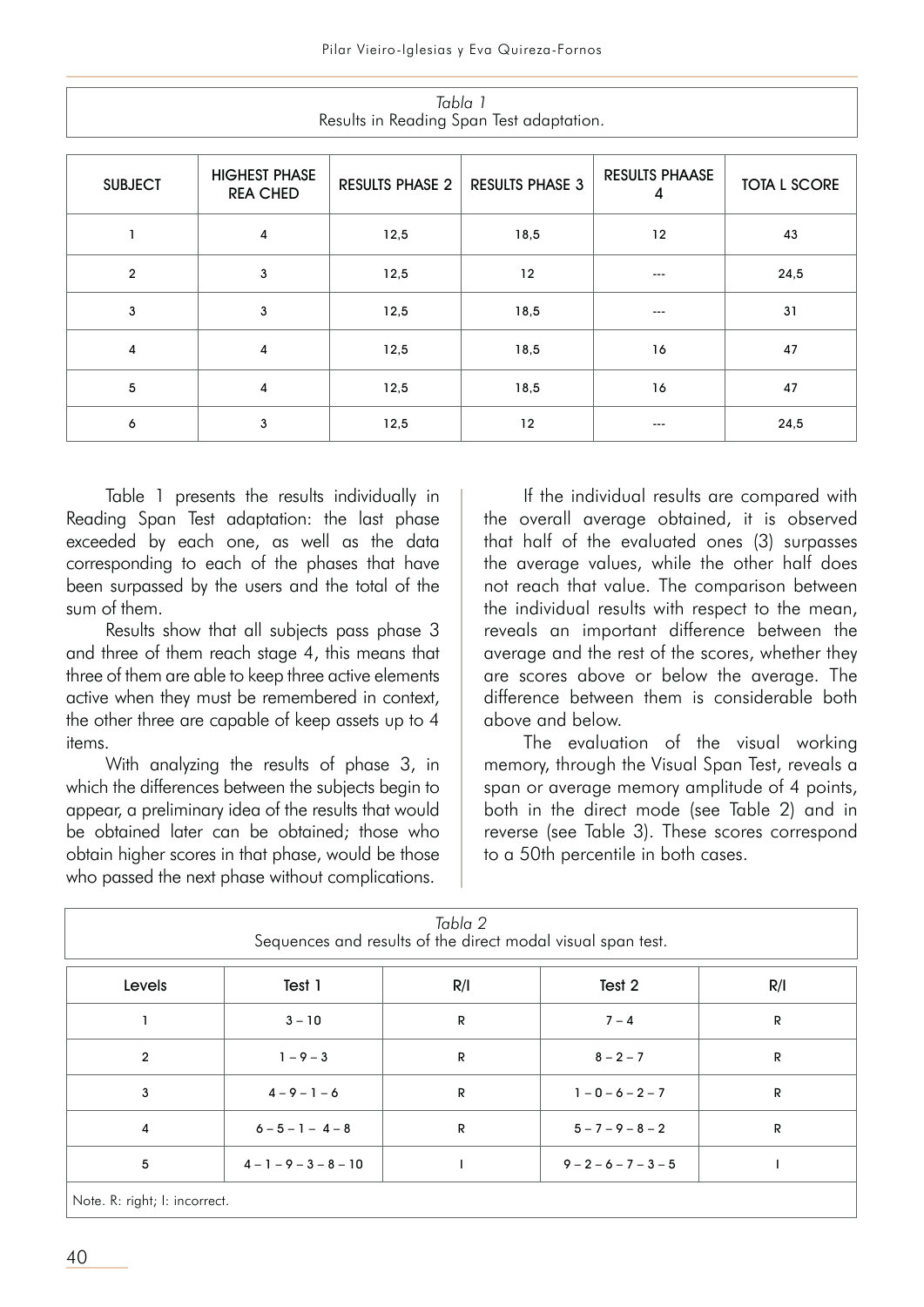| Levels         | Test 1                  | R/I | Test 2                   | R/I |  |  |  |
|----------------|-------------------------|-----|--------------------------|-----|--|--|--|
|                | $7 - 4$                 | R   | $3 - 10$                 | R   |  |  |  |
| $\overline{2}$ | $8 - 2 - 7$             | R   | $1 - 9 - 3$              | R   |  |  |  |
| 3              | $1 - 0 - 6 - 2 - 7$     | R   | $4 - 9 - 1 - 6$          | R   |  |  |  |
| 4              | $5 - 7 - 9 - 8 - 2$     | R   | $6 - 5 - 1 - 4 - 8$      |     |  |  |  |
| 5              | $9 - 2 - 6 - 7 - 3 - 5$ |     | $4 - 1 - 9 - 3 - 8 - 10$ |     |  |  |  |

To analyze validity, we applied the Pearson correlation between the measurements in the adaptation of the Reading Span Test and the digit test of the WISC. A relationship was found between the digit test and the adaptation of the reading test  $(r = -.44)$ 

## **DISCUSSION**

Throughout our theoretical framework we have seen that the operational memory is considered as the basic substrate of cognition. In the theoretical models reviewed, the working memory is described as a mechanism of limited capacity, so the differences

of amplitude between the subjects would be at the base of the observed differential performance in complex cognitive tasks such as reading comprehension and reasoning. From there, the importance of achieving tasks designed to measure the breadth of working memory in a precise and effective manner, taking into account the activities of which it intends to be predictive, the age at which they are intended and the theoretical starting model.

Results of the study presented indicate that, indeed, the Reading Amplitude Test can be considered an appropriate measure of the operational memory involved in understanding. In this sense, and as we expected, it can be a predictive test of the extent of operational memory.

After the analysis of the test, and its subsequent application, it has been concluded that this test would be applicable to users of alternative or augmentative communication systems. However, a series of adaptations of said test will be necessary to the characteristics of the group to which this test will be applied, following recommendations of the person who knows the individual development of each of the members, as well as their personal needs (Holmes, Butterfield, & Cormack, 2015).

In any case, we believe that together the test we offer is a good adaptation of the Reading Span Test for users of augmentative and alternative communication systems since we have tried to adjust as completely as possible the nature of the original test, as well as the adaptations made of it in the Spanish language (Elosúa et al., 1996).

It is a flexible test that allows almost any type of adaptation to access to any type of user of alternative communication systems. It is a simple test that assesses a fundamental element in cognitive development (Alloway, 2007; Alloway, Gathercole, & Pickering, 2006; Archibald, 2013; Archibald & Harder-Griebeling, 2016).

Therefore, we hope that the data obtained from this pilot study will mark a beginning to future research that we will later expose in the open research lines. And that, in short, it constitutes a useful instrument for interested professionals and researchers to use it as an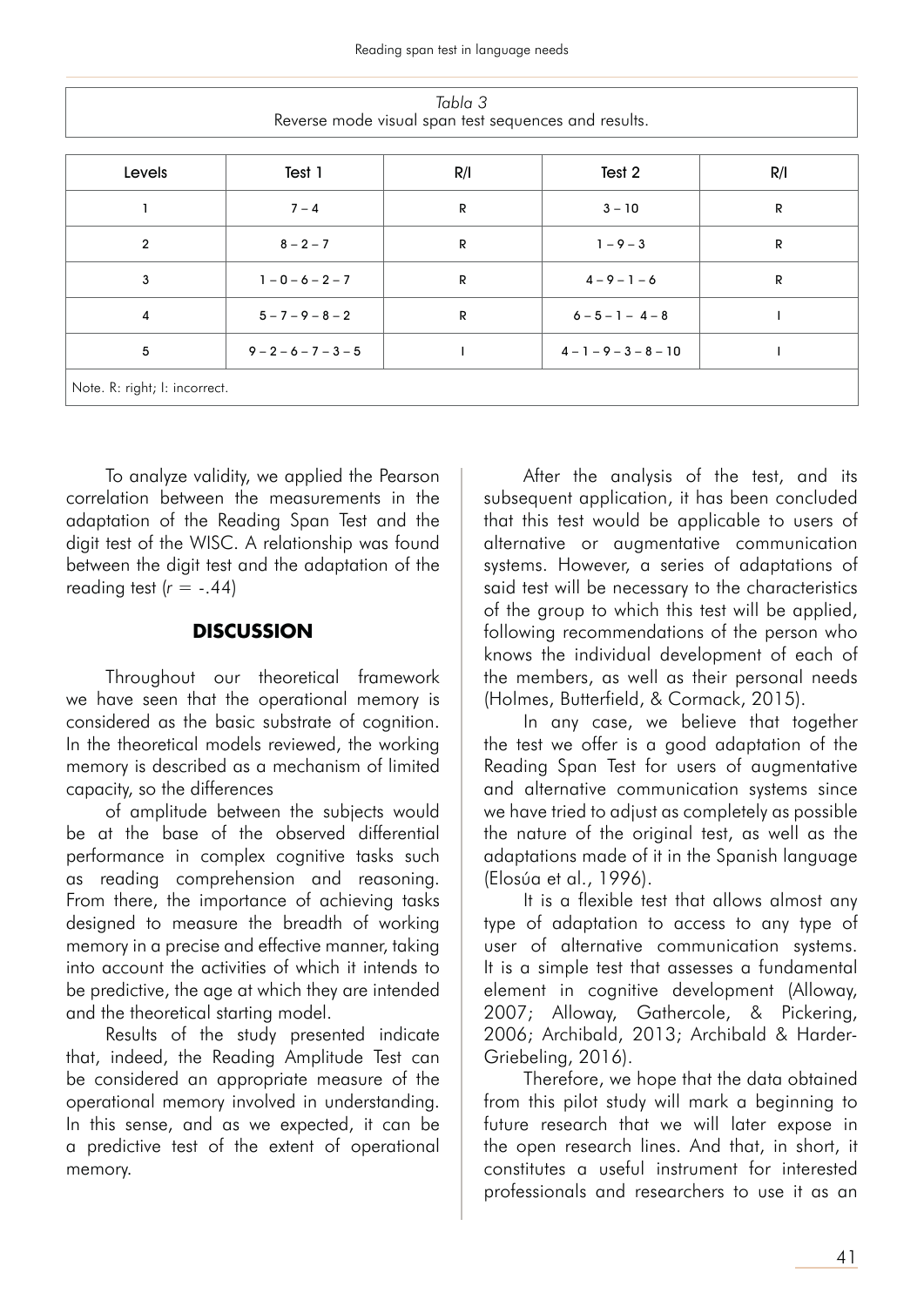instrument of easy application with SAAC user subjects.

Working memory in SAAC users should be a fundamental part of the treatment, since it would greatly facilitate the knowledge of the development of each one, allowing the work done to be modified and adapted in a correct way, achieving the best possible results and a correct intellectual evolution. This research allowed us to discover the memory capacity of these users, causing surprise when comparing the results of the memory test compared to the cognitive capacity that these users present in other aspects of cognitive development.

We can extract important contributions from this research. It is important to value the memory in users of alternative systems as well as to evaluate other groups of students, taking into account the environment, the needs of the users, as well as the methodology they normally use in this type of work.

Conflict of interest.

The authors declare no conflict of interest.

## **REFERENCIAS**

- Alloway, T. P. (2007) *Automated Working Memory Assessment* (AWMA). London, UK: Harcourt Assessment. https://doi.org/10.1016/j. jecp.2006.07.002
- Alloway, T. P., Gathercole, S. E., Pickering, S. J. (2006) Verbal and visuospatial short- term and working memory in children: Are they separable? *Child Development 77*(6), 1698- 1716. https://doi.org/10.1111/j.1467- 8624.2006.00968.x
- Archibald, L. M. D. (2013). The language, working memory, and other cognitive demands of verbal tasks. *Topics in Language Disorders 33*(3), 190-207. https://doi. org/10.1097/TLD.0b013e31829dd8a
- Archibald, L. M. D., & Harder-Griebeling, K. (2016) Rethinking the connection between working memory and language impairment. *International Journal of Language and Communication Disorders, 51*(3), 252- 264.https://doi.org/10.1111/1460- 6984.12202
- Baddeley, A. (2000). The episodic buffer: A new component of working memory? *Trends in Cognitive Sciences, 4*(11), 417-423. https:// doi.org/10.1016/s1364- 6613(00)01538- 2
- Baddeley, A. (2003). Working memory: Looking back and looking forward. *Nature Reviews Neuroscience, 4*(10), 829-839. https://doi. org/10.1016/S0021-9924(03)00019-4
- Baddeley, A. D. (2017). Modularity, working memory and language acquisition. *Second Language Research, 33*(3), 299-311. https:// doi.org/10.1177/0267658317709852
- Baddeley, A. D., & Hitch, G. (1974). Working memory. *Psychology of Learning and Motivation, 8,* 47-89. https://doi. org/10.1016/S0079-7421(08)60452-1
- Baddeley, A. D., & Hitch, G. J. (2019). The phonological loop as a buffer store: An update. *Cortex, 112,* 91-106. https://doi. org/10.1016/j.cortex.2018.05.015
- Baird, G., Dworzynski, K., Slonims, V., & Simonoff, E. (2010). Memory impairment in children with language impairment. *Developmental Medicine and Child Neurology 52*(6), 535- 540. https://doi.org/10.1111/j.1469- 8749.2009.03494.x
- Chonan, H., & Sawa, T. (2017). Factors related to reading span test results for hearingimpaired students. *Journal of Special Education Research, 5*(2), 55-63. https:// doi.org/10.6033/specialeducation.5.55
- Dahlgren Sandberg, A., Smith, M., & Larsson, M. (2010). An analysis of reading and spelling abilities of children using AAC: Understanding a continuum of competence. *Augmentative and Alternative Communication, 26*(3), 191-202. https://doi.org/10.3109/074346 18.2010.505607
- Daneman, M., & Carpenter, P. A. (1980). Individual differences in working memory and reading. *Journal of Memory and Language, 19*(4), 450. https://doi.org/10.1016/ S0022-5371(80)90312-6
- Elosúa, M. R., Gutiérrez, F., Madruga, J. A. G., Luque, J. L., & Gárate, M. (1996). Adaptación española del «Reading Span Test» de Daneman y Carpenter [Spanish